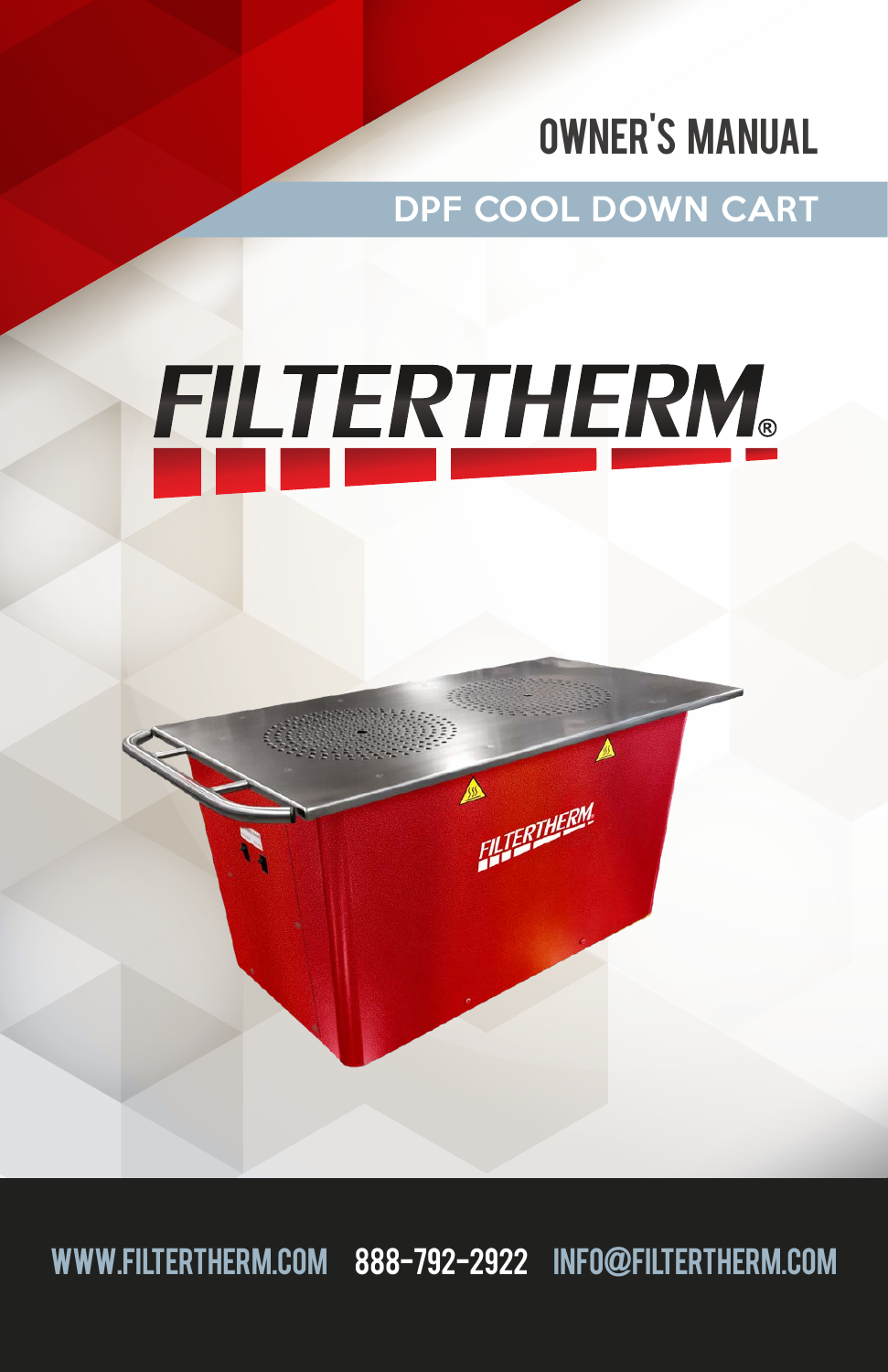#### Copyright © 2019 - Diesel Emissions Service

All rights reserved. No part of this publication may be reproduced, distributed, or transmitted in any form or by any means, including photocopying, recording, or other electronic or mechanical methods, without the prior written permission of the publisher.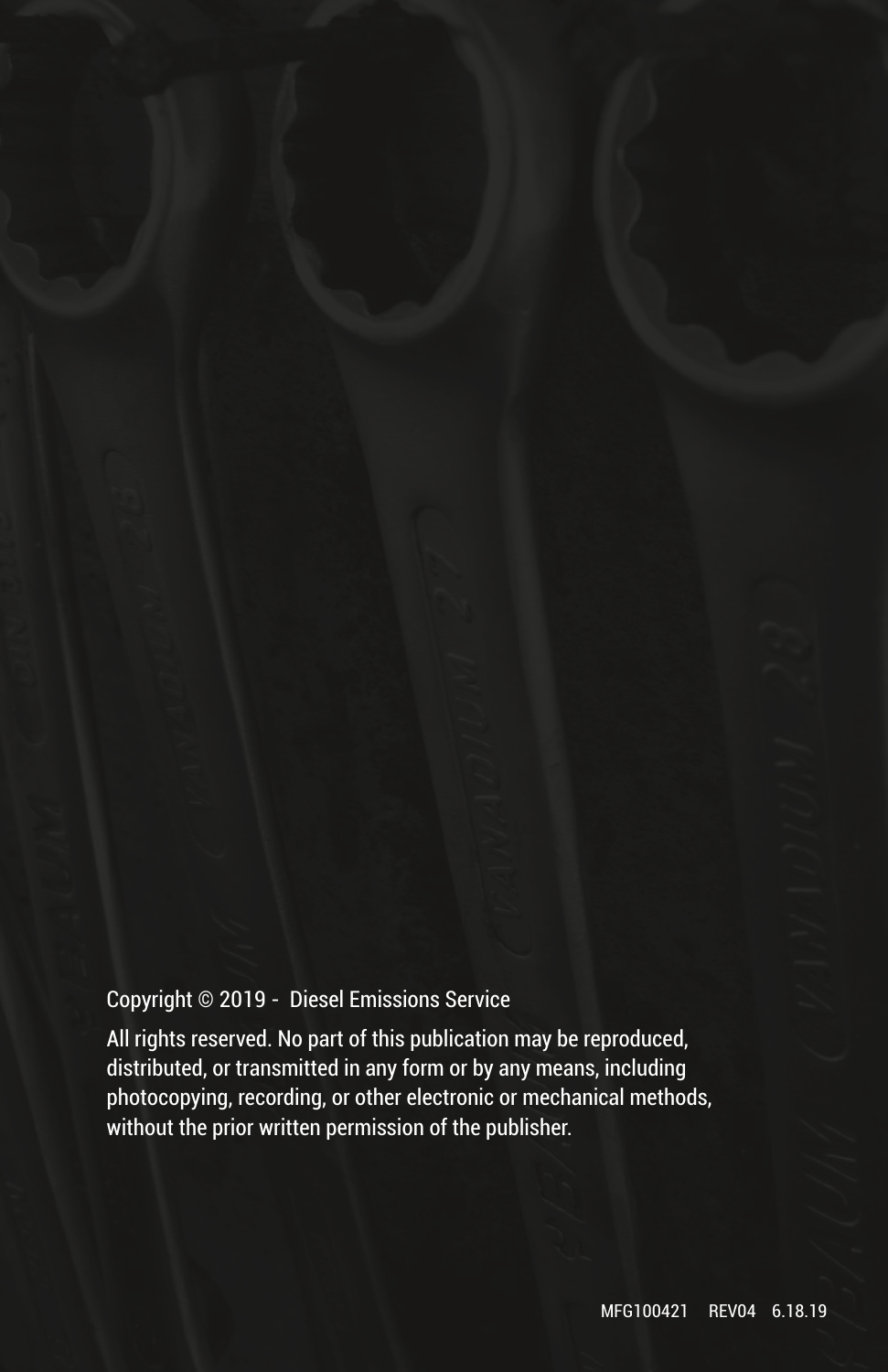# cooling cart OVERVIEW

**The Filtertherm® Cooling Cart is the perfect compliment to the Filtertherm® DPF Thermal Regeneration System and/or your current DPF cleaning system. The DPF cleaning process can become time consuming; with the typical time between pulling, cleaning and reinstalling a clean filter is about 24 hours. Our Cooling Cart decreases the cooling time by 2 - 4 hours (depending on environment), allowing your shop to decrease downtime and increase productivity.** 

**The Filtertherm® DPF Cooling Cart is designed to cool hot filters before and after the cleaning process, and is simple to operate.**



### **REPLACEMENT PARTS LIST**

- **• Switch P/N: MFG100398**
- **• ●Power supply P/N: MFG100245**
- **• ●Fan P/N: MFG100378**
- **• ●Fan connection hose P/N: MFG100420**
- **• ●Handle P/N: MFG100419**
- **• ●Caster straight P/N: MFG100396**
- **• ●Caster w/ swivel P/N: MFG100397**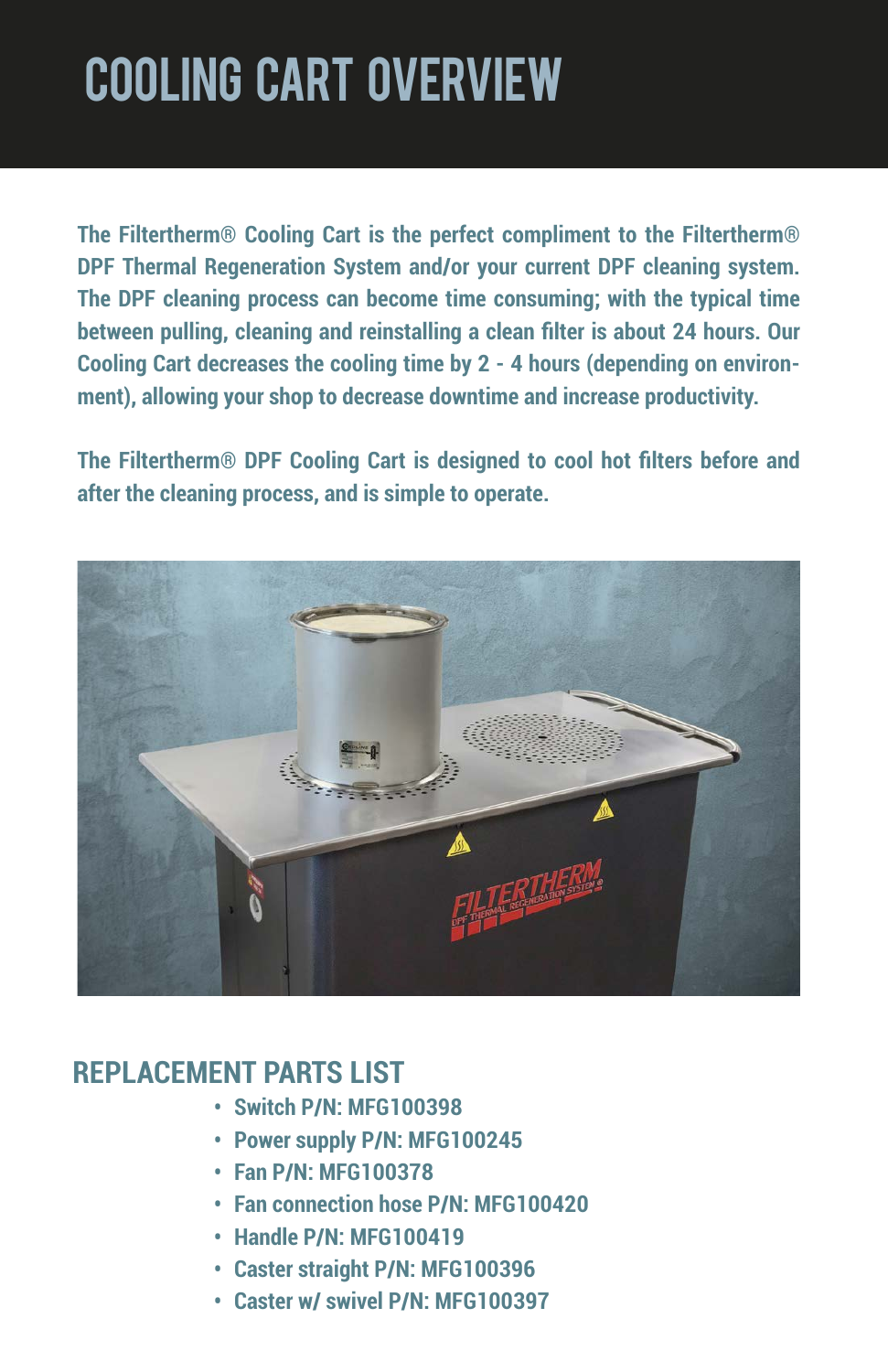# <u>FILTERTHERM.</u>

### **OPERATION**

- 1. Unplug the extension cord from the front of the table.
- 2. Roll the cooling table to the hot DPF.
- 3. Lock the casters in the straight position to eliminate the table from moving.
- 4. Slide the filter(s) on the table using the appropriate equipment as well as P.P.E (Personal Protective Equipment) *use caution when moving hot filters as they can cause severe burns.*
- 5. Move the Cooling Table back to its home location and plug in.
- 6. Turn on the front and rear cooling fans as needed.
- 7. Monitor the temperature by using a thermal temp gun. Never touch a hot filter as it could cause severe burns, always use adequate P.P.E.

### **SAFETY TIPS**

- 1. When moving the Cooling Table be aware of your surroundings as the filters could slide off the table, never run over extension cords, air hoses, or and obstacles that would cause the filters to slide.
- 2. Make sure the oven is at a safe temperature before opening the door. The temperature displayed on the screen is not the temperature in the filter it is the temperature of the oven cavity, always assume filters in the oven are hot and never touch them without checking.
- 3. Always use proper lifting techniques when handling filters.
- 4. Proper Personal Protective Equipment (PPE) is any item you feel is necessary to keep you safe from heat and lifting heavy objects. It could consist of any combination of the following items; face shield, gloves, apron, steel toe boots, hardhat, temperature gun and jack.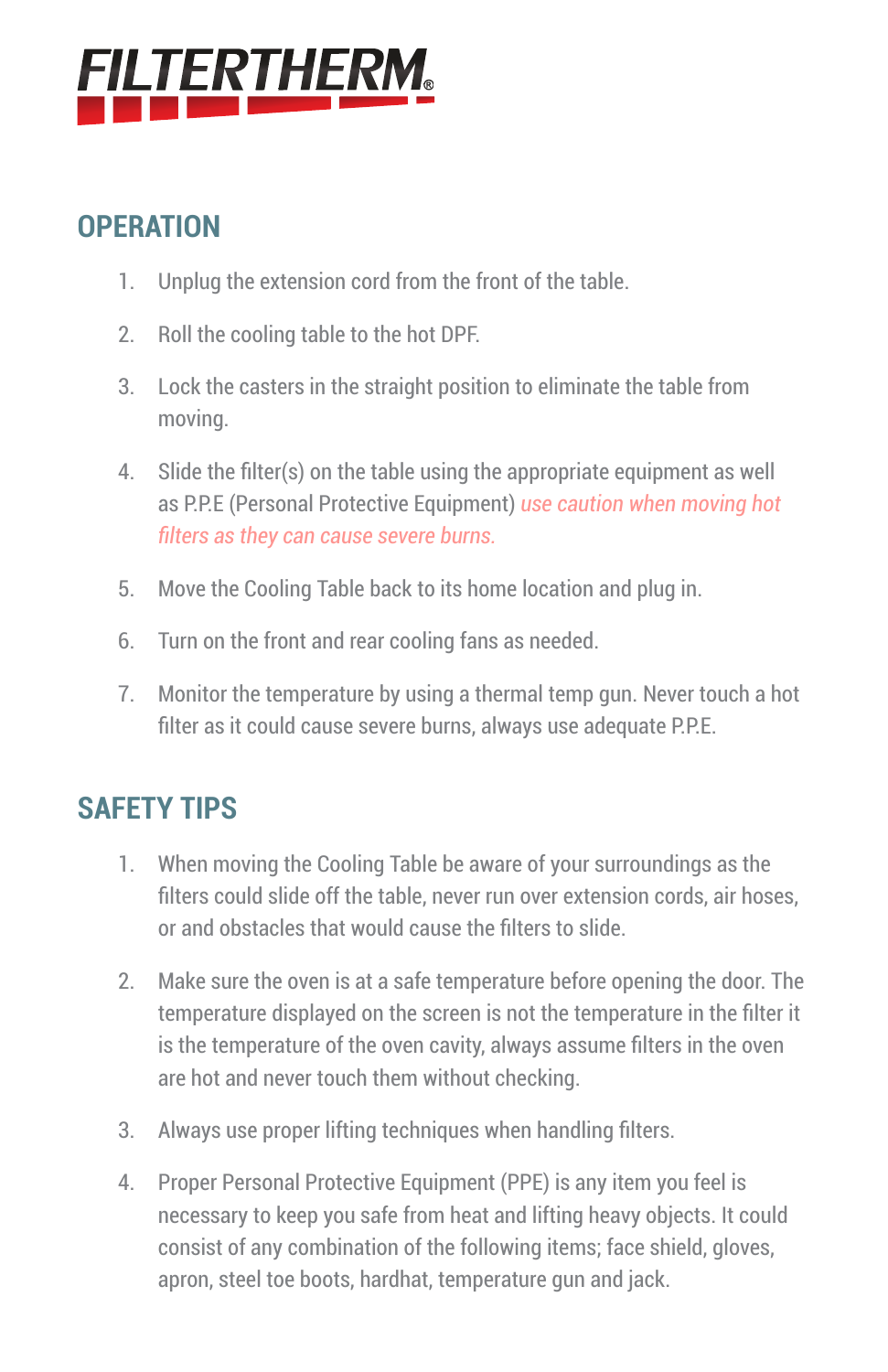

### **Diesel Emissions Service**

4522 Parker Ave. #200 McClellan, CA 95673 916-473-7393 www.des.direct

This drawing is the property of Diesel Emissions Service (DES) and may not be reproduced or disclosed to a third party without written permission from DES.